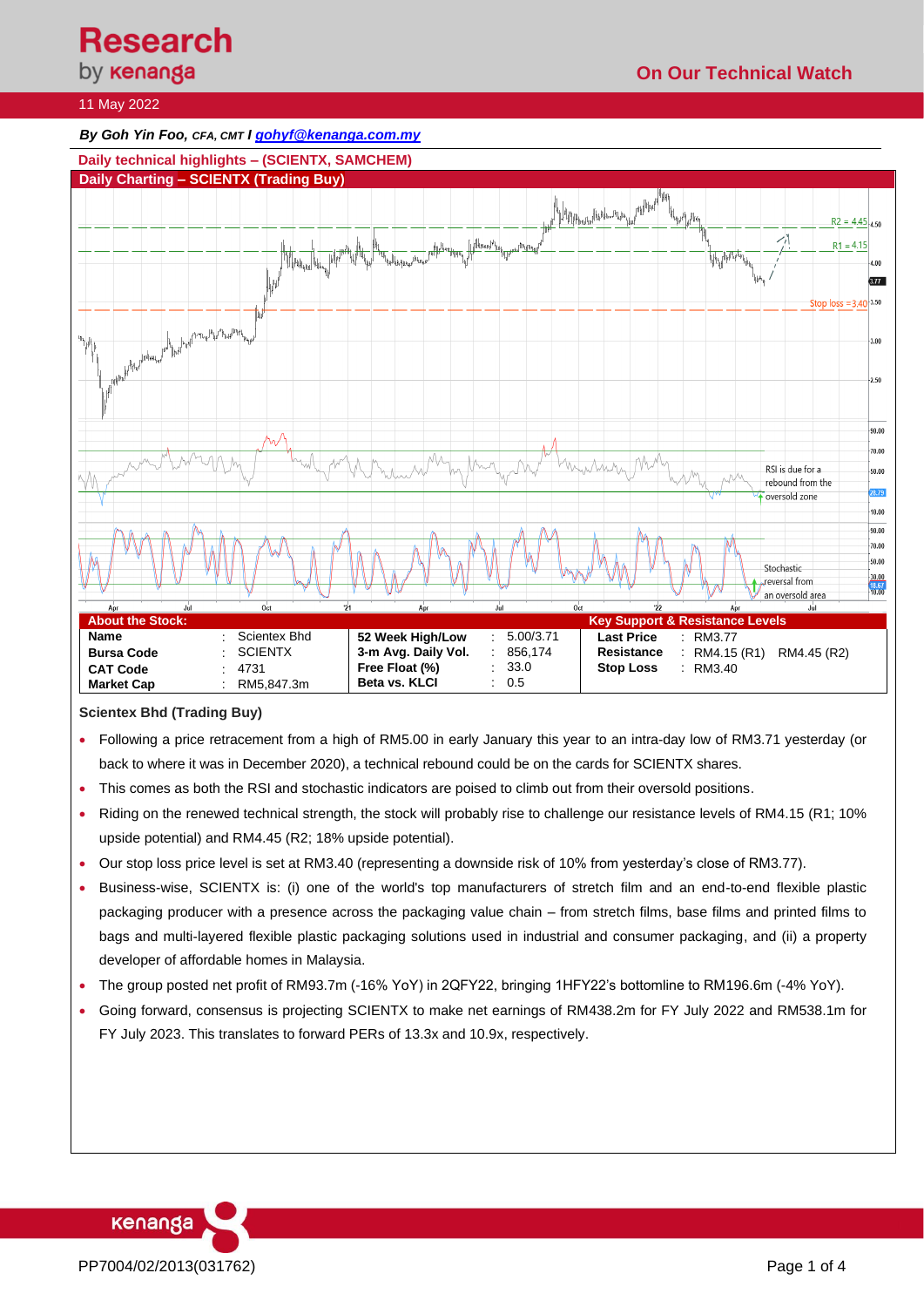# **On Our Technical Watch**

## 11 May 2022



#### **Samchem Holdings Bhd (Trading Buy)**

- Presently hovering near the bottom part of an ascending price channel, SAMCHEM shares could shift higher to extend the uptrend pattern ahead.
- Technically speaking, a continuation of the upward trajectory is anticipated as the share price has just crossed back above the lower Bollinger Band while both the RSI and stochastic indicators are in the midst of reversing from their oversold positions.
- With that, the stock is expected to climb towards our resistance thresholds of RM0.95 (R1) and RM1.02 (R2). This translates to upside potentials of 11% and 19%, respectively.
- We have placed our stop loss price level at RM0.77 (or a 10% downside risk).
- A leading industrial chemicals and lubricants distributor in Malaysia and South East Asia, SAMCHEM supplies about 500 different petrochemicals and services to more than 7,000 clients from industries such as automotive, paints & inks, oil & gas and agriculture across the region (mainly in Malaysia, Indonesia, Vietnam and Singapore).
- After registering net profit of RM75.0m (+84% YoY) in FY December 2021, on the back of the reopening of economic sectors across the region, the group's robust earnings momentum has carried over to 1QFY22 with net profit coming in at RM19.6m (+3% YoY).

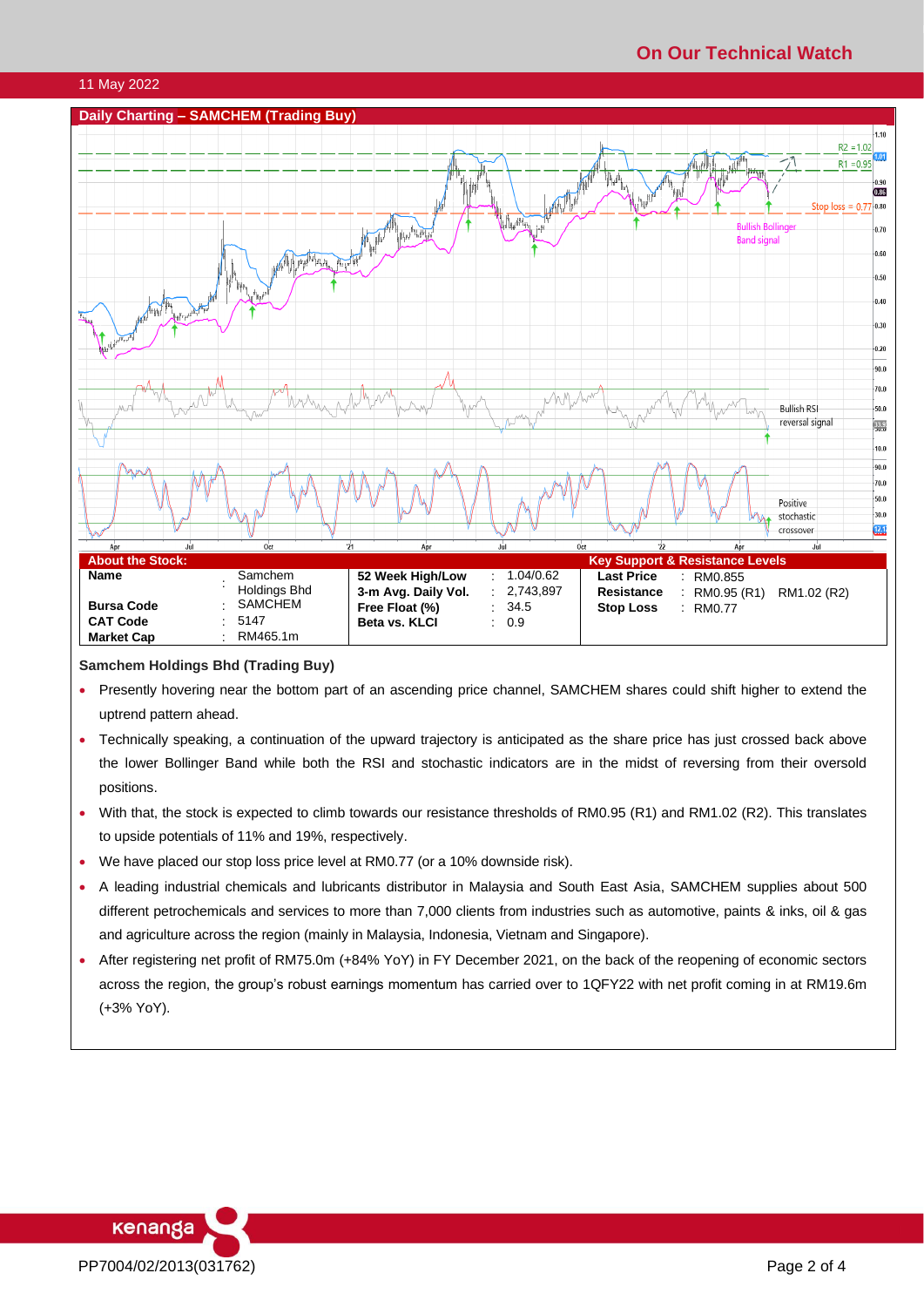## 11 May 2022

# **STOCK CALL MONITOR\***

| <b>Stock Name</b>                   | <b>Issue Date</b><br>(ID) | <b>Rating</b>         | Price @ ID | <b>Target Price</b><br>(TP) | <b>Stop Loss</b><br>Price (SL) | <b>Upside</b><br>Potential @<br>ID | <b>Downside</b><br><b>Risk @ ID</b> | <b>Risk to</b><br><b>Reward</b><br>Ratio | <b>Highest</b><br><b>Price</b><br>since ID | Lowest<br><b>Price</b><br>since ID | <b>Last Price</b> | Status <sup>^</sup> | <b>Date Status</b><br><b>Fulfilled</b> |
|-------------------------------------|---------------------------|-----------------------|------------|-----------------------------|--------------------------------|------------------------------------|-------------------------------------|------------------------------------------|--------------------------------------------|------------------------------------|-------------------|---------------------|----------------------------------------|
|                                     |                           |                       | <b>RM</b>  | <b>RM</b>                   | <b>RM</b>                      | %                                  | $\%$                                |                                          | <b>RM</b>                                  | <b>RM</b>                          | <b>RM</b>         |                     |                                        |
| <b>LION INDUSTRIES CORP BHD</b>     |                           | 12/4/2022 Trading Buy | 0.61       | 0.71                        | 0.52                           | 16%                                | $-15%$                              | 1.11x                                    | 0.67                                       | 0.55                               | 0.56              | Open                |                                        |
| <b>MALAYSIA STEEL WORKS KL BHD</b>  |                           | 12/4/2022 Trading Buy | 0.34       | 0.40                        | 0.29                           | 18%                                | $-15%$                              | 1.20x                                    | 0.42                                       | 0.33                               | 0.34              | TP Hit              | 18/4/2022                              |
| <b>ANN JOO RESOURCES BHD</b>        |                           | 13/4/2022 Trading Buy | 1.82       | 2.09                        | 1.56                           | 15%                                | $-14%$                              | 1.04                                     | 1.91                                       | 1.55                               | 1.57              | SL Hit              | 10/5/2022                              |
| MELEWAR INDUSTRIAL GROUP BHD        |                           | 13/4/2022 Trading Buy | 0.43       | 0.50                        | 0.36                           | 16%                                | $-16%$                              | 1.00x                                    | 0.46                                       | 0.37                               | 0.37              | Open                |                                        |
| <b>HEVEABOARD BHD</b>               |                           | 14/4/2022 Trading Buy | 0.56       | 0.62                        | 0.49                           | 12%                                | $-12%$                              | 1.00x                                    | 0.61                                       | 0.52                               | 0.53              | Open                |                                        |
| <b>TASCO BHD</b>                    |                           | 14/4/2022 Trading Buy | 1.21       | 1.35                        | 1.07                           | 12%                                | $-12%$                              | 1.00x                                    | 1.22                                       | 0.99                               | 1.03              | <b>SL Hit</b>       | 6/5/2022                               |
| CB INDUSTRIAL PRODUCT HLDG          |                           | 15/4/2022 Trading Buy | 1.73       | 1.96                        | 1.53                           | 13%                                | $-12%$                              | 1.15x                                    | 1.75                                       | 1.43                               | 1.44              | <b>SL Hit</b>       | 6/5/2022                               |
| <b>SDS GROUP BHD</b>                |                           | 15/4/2022 Trading Buy | 0.38       | 0.43                        | 0.34                           | 13%                                | $-11%$                              | 1.25                                     | 0.39                                       | 0.34                               | 0.39              | SL Hit              | 20/4/2022                              |
| <b>SELANGOR DREDGING BHD</b>        |                           | 20/4/2022 Trading Buy | 0.54       | 0.61                        | 0.48                           | 13%                                | $-11%$                              | 1.17x                                    | 0.59                                       | 0.52                               | 0.52              | Open                |                                        |
| OKA CORP BHD                        |                           | 20/4/2022 Trading Buy | 0.84       | 0.95                        | 0.73                           | 13%                                | $-13%$                              | 1.00x                                    | 0.84                                       | 0.80                               | 0.81              | Open                |                                        |
| <b>CJ CENTURY LOGISTICS HOLDING</b> |                           | 21/4/2022 Trading Buy | 0.67       | 0.75                        | 0.59                           | 13%                                | $-11%$                              | 1.13x                                    | 0.70                                       | 0.58                               | 0.61              | SL Hit              | 6/5/2022                               |
| <b>KRETAM HOLDINGS BHD</b>          |                           | 21/4/2022 Trading Buy | 0.68       | 0.77                        | 0.60                           | 13%                                | $-12%$                              | 1.13x                                    | 0.75                                       | 0.61                               | 0.61              | Open                |                                        |
| <b>CARIMIN PETROLEUM BHD</b>        |                           | 22/4/2022 Trading Buy | 0.71       | 0.80                        | 0.62                           | 13%                                | $-13%$                              | 1.00x                                    | 0.77                                       | 0.65                               | 0.70              | Open                |                                        |
| <b>EWEIN BHD</b>                    |                           | 22/4/2022 Trading Buy | 0.33       | 0.37                        | 0.30                           | 12%                                | $-11%$                              | 1.14x                                    | 0.37                                       | 0.31                               | 0.32              | TP Hit              | 27/4/2022                              |
| <b>GREENYIELD BHD</b>               |                           | 26/4/2022 Trading Buy | 0.27       | 0.32                        | 0.23                           | 19%                                | $-15%$                              | 1.25x                                    | 0.32                                       | 0.27                               | 0.28              | <b>TP Hit</b>       | 27/4/2022                              |
| LII HEN INDUSTRIES BHD              |                           | 26/4/2022 Trading Buy | 2.97       | 3.30                        | 2.68                           | 11%                                | $-10%$                              | 1.14x                                    | 3.16                                       | 2.93                               | 2.94              | Open                |                                        |
| <b>THONG GUAN INDUSTRIES BHD</b>    |                           | 27/4/2022 Trading Buy | 2.49       | 2.86                        | 2.13                           | 15%                                | $-14%$                              | 1.03x                                    | 2.55                                       | 2.45                               | 2.50              | Open                |                                        |
| <b>TAFI INDUSTRIES BHD</b>          |                           | 27/4/2022 Trading Buy | 0.65       | 0.74                        | 0.58                           | 14%                                | $-11%$                              | 1.29x                                    | 0.67                                       | 0.59                               | 0.59              | Open                |                                        |
| <b>HOMERITZ CORP BHD</b>            |                           | 28/4/2022 Trading Buy | 0.57       | 0.62                        | 0.51                           | 10%                                | $-10%$                              | 1.00x                                    | 0.60                                       | 0.55                               | 0.55              | Open                |                                        |
| <b>MOBILIA HOLDINGS BHD</b>         |                           | 28/4/2022 Trading Buy | 0.21       | 0.24                        | 0.19                           | 14%                                | $-12%$                              | 1.20x                                    | 0.22                                       | 0.20                               | 0.20              | Open                |                                        |
| <b>MALAKOFF CORP BHD</b>            |                           | 29/4/2022 Trading Buy | 0.67       | 0.75                        | 0.60                           | 13%                                | $-10%$                              | 1.31x                                    | 0.66                                       | 0.62                               | 0.64              | Open                |                                        |
| <b>WEGMANS HOLDINGS BHD#</b>        |                           | 29/4/2022 Trading Buy | 0.25       | 0.28                        | 0.22                           | 12%                                | $-12%$                              | 1.00x                                    | 0.26                                       | 0.21                               | 0.21              | <b>SL Hit</b>       | 6/5/2022                               |
| <b>CSC STEEL HOLDINGS BHD</b>       |                           | 5/5/2022 Trading Buy  | 1.73       | 1.93                        | 1.55                           | 12%                                | $-10%$                              | 1.11x                                    | 1.76                                       | 1.63                               | 1.64              | Open                |                                        |
| <b>WELLCALL HOLDINGS BHD</b>        |                           | 5/5/2022 Trading Buy  | 1.27       | 1.40                        | 1.15                           | 10%                                | $-9%$                               | 1.08x                                    | 1.27                                       | 1.19                               | 1.22              | Open                |                                        |
| <b>PERAK TRANSIT BHD</b>            |                           | 6/5/2022 Trading Buy  | 0.67       | 0.76                        | 0.58                           | 13%                                | $-13%$                              | 1.00x                                    | 0.68                                       | 0.66                               | 0.67              | Open                |                                        |
| <b>NTL HOSPITALITY REIT</b>         |                           | 6/5/2022 Trading Buy  | 0.97       | 1.09                        | 0.84                           | 13%                                | $-13%$                              | 1.00x                                    | 0.97                                       | 0.94                               | 0.94              | Open                |                                        |
| <b>UZMA BHD</b>                     |                           | 10/5/2022 Trading Buy | 0.48       | 0.54                        | 0.41                           | 14%                                | $-14%$                              | 1.00x                                    | 0.48                                       | 0.46                               | 0.48              | Open                |                                        |
| <b>RESERVOIR LINK ENERGY BHD</b>    |                           | 10/5/2022 Trading Buy | 0.44       | 0.51                        | 0.38                           | 16%                                | $-14%$                              | 1.17x                                    | 0.44                                       | 0.43                               | 0.43              | Open                |                                        |

*\* Tracks our stock recommendations on a one-month rolling basis from issue date. Stock names will drop out from the list after one month from issue date regardless of their status. ^ Status will be categorised as either:(i) "TP hit" when stock reaches target price first OR (ii) "SL hit" when stock touches stop loss first OR (iii) "Open" when neither TP nor SL has been hit. # Share price data has been adjusted for a bonus issue exercise on the basis of 1 free warrant for every 4 ordinary shares held following an ex-entitlement date on 29 Apr 2022*